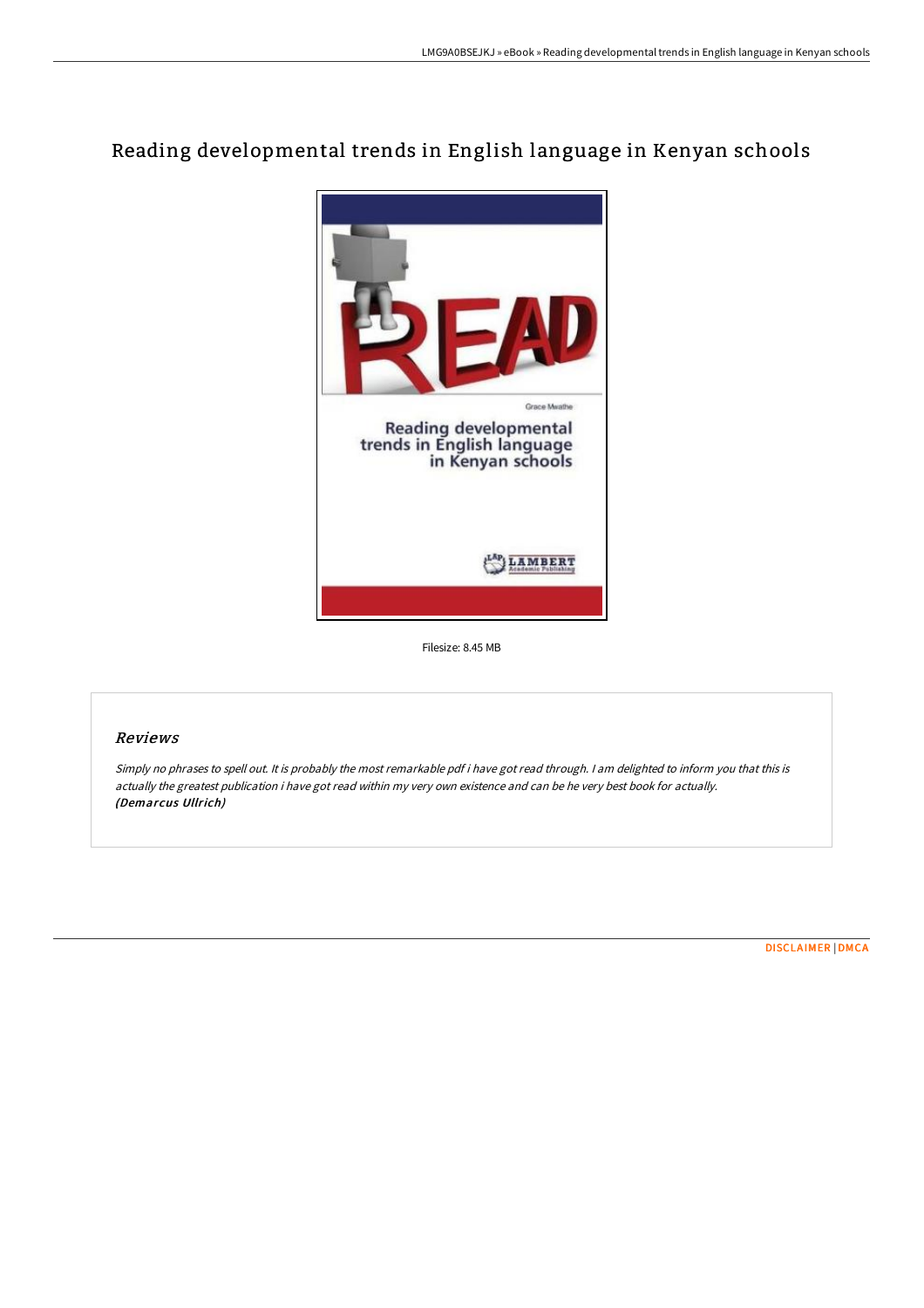## READING DEVELOPMENTAL TRENDS IN ENGLISH LANGUAGE IN KENYAN SCHOOLS



LAP Lambert Academic Publishing Jan 2016, 2016. Taschenbuch. Book Condition: Neu. 220x150x6 mm. This item is printed on demand - Print on Demand Neuware - Reading developmental trends in English language in Kenyan schools explores the literacy instructional and acquisition processes in Kenyan context. Most children in Kenya join school with enthusiasm and hope to learn how to read and write very often in English, a language that they do not necessarily speak at home. This is because English is the common language of communication among people from different linguistic backgrounds. More importantly, it is the language of education from primary to tertiary level, which means it is critical that every child in Kenya acquires literacy proficiency in this language. However, for majority of children particularly in early years, reading development in English is difficult and challenging because they come to school with limited vocabulary base and hence weak oral proficiency skills in the language. This book is therefore, based on how word identification skills and oral proficiency interact to influence reading comprehension in lower grades for children who English is a secondary language. 96 pp. Englisch.

B Read Reading [developmental](http://albedo.media/reading-developmental-trends-in-english-language.html) trends in English language in Kenyan schools Online D Download PDF Reading [developmental](http://albedo.media/reading-developmental-trends-in-english-language.html) trends in English language in Kenyan schools